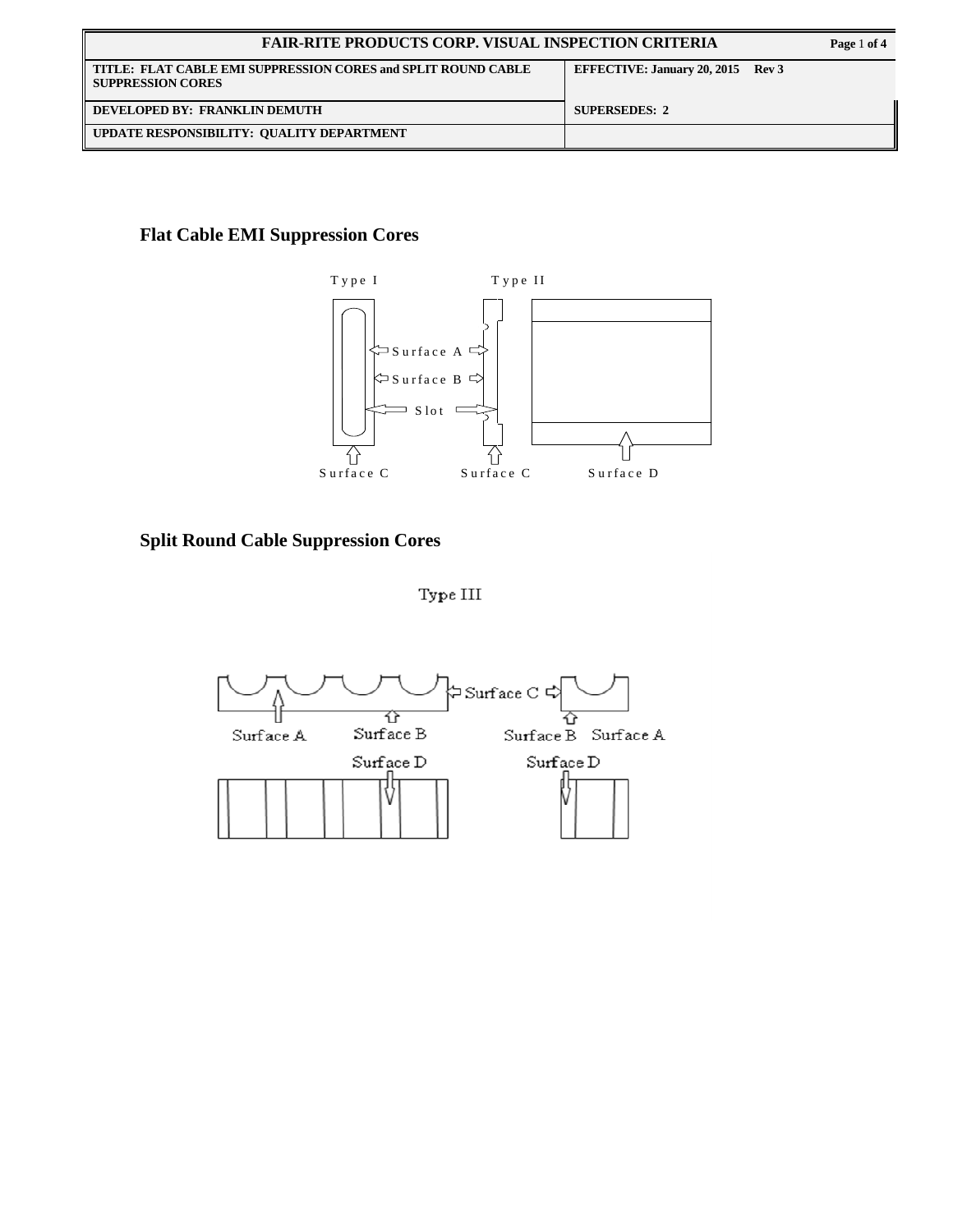| <b>FAIR-RITE PRODUCTS CORP. VISUAL INSPECTION CRITERIA</b>                                |                                   |  |
|-------------------------------------------------------------------------------------------|-----------------------------------|--|
| TITLE: FLAT CABLE EMI SUPPRESSION CORES and SPLIT ROUND CABLE<br><b>SUPPRESSION CORES</b> | EFFECTIVE: January 20, 2015 Rev 3 |  |
| DEVELOPED BY: FRANKLIN DEMUTH                                                             | <b>SUPERSEDES: 2</b>              |  |
| UPDATE RESPONSIBILITY: QUALITY DEPARTMENT                                                 |                                   |  |

| <b>Type</b>                        | Location                             | <b>Max. Size Allowed</b>                                                         | <b>Max Count</b><br><b>Allowed</b>                                                                 |
|------------------------------------|--------------------------------------|----------------------------------------------------------------------------------|----------------------------------------------------------------------------------------------------|
| Cracks                             | Surface A<br>Surface B<br>Surface C  | 1/3 (33%) width unopened<br>1/5 (20%) width unopened<br>1/3 (33%) width unopened | 3 per part total                                                                                   |
| <b>Bumps</b>                       | <b>All Surfaces</b>                  | 0.050 in (1.27 mm), affected dimension<br>must be within specification           | Unlimited                                                                                          |
|                                    | Surface A                            | 1/2 (50%) of wall thickness, 1/10 (10%) of<br>length of surface up to 5mm x 7mm  |                                                                                                    |
| Chips, Pits                        | Surface B                            | 1/10 (10%) length of surface up to 5mm x<br>7mm                                  | 3 per part total                                                                                   |
|                                    | Surface C                            | 1/3 (33%) width of surface up to 5mm x<br>7 <sub>mm</sub>                        |                                                                                                    |
| Crazing                            | <b>All Surfaces</b>                  | No limit                                                                         | N/A                                                                                                |
| Pullout                            | <b>All Surfaces</b>                  | 0.005in (0.127mm) deep                                                           | Cumulative<br>area of pullout<br>must be less<br>than 25% (1/4)<br>of the relevant<br>surface area |
| Sharp Edges                        | All Burnished<br><b>Surfaces</b>     | None                                                                             | Sharp edges<br>not allowed on<br>burnished<br>cores                                                |
|                                    | All<br>Unburnised<br><b>Surfaces</b> | N/A                                                                              | Sharp edges<br>allowed on<br>unburnished<br>cores only                                             |
| Ragged Edges                       | <b>All Surfaces</b>                  | 0.020 in (0.508 mm) max. penetration                                             | Unlimited                                                                                          |
| Stains and<br><b>Discoloration</b> | <b>All Surfaces</b>                  | No limit if performance of part is not<br>affected                               | Unlimited                                                                                          |

## **0.1** Limits for Irregularities: **Type I**

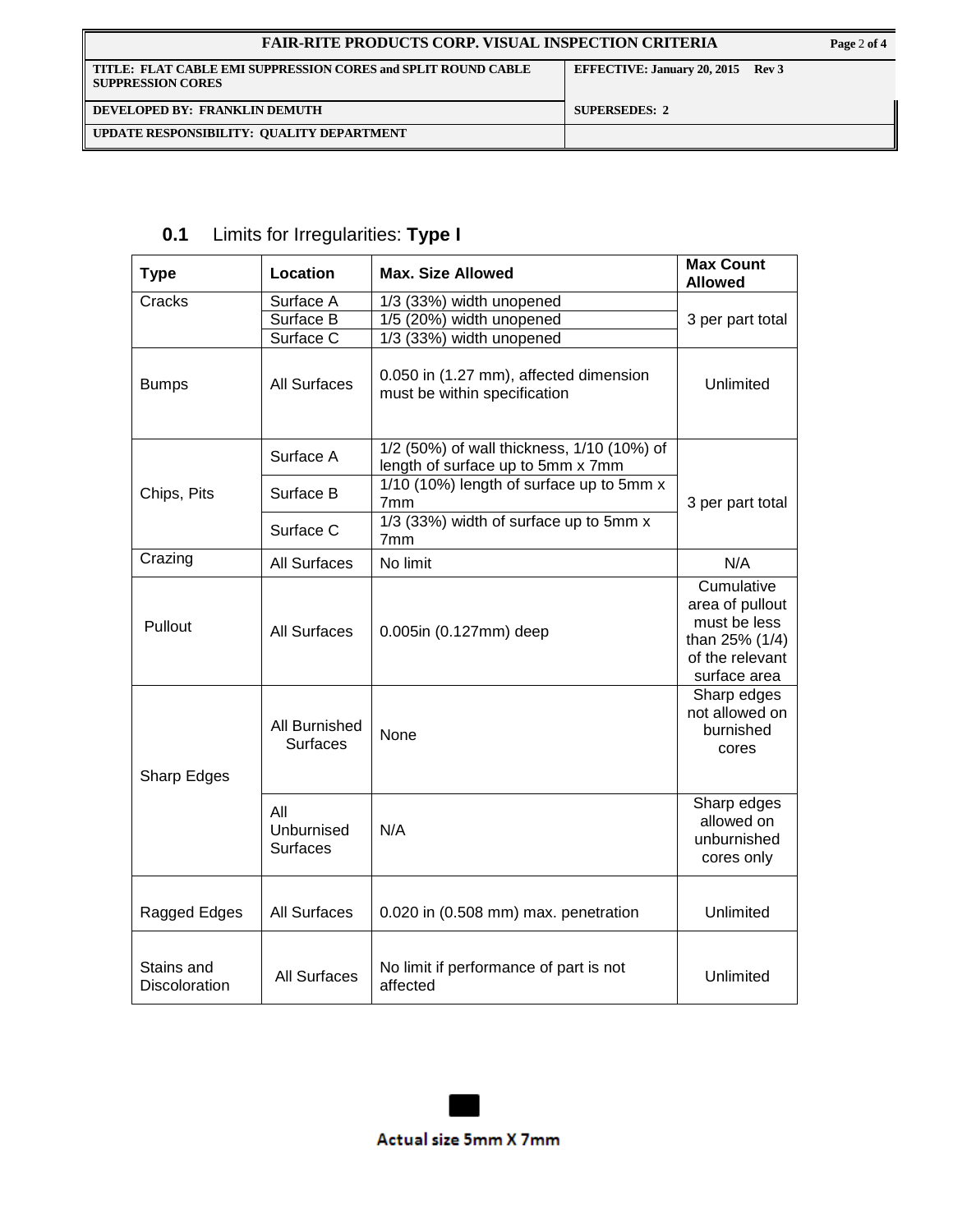| <b>FAIR-RITE PRODUCTS CORP. VISUAL INSPECTION CRITERIA</b>                                |                                   |  |
|-------------------------------------------------------------------------------------------|-----------------------------------|--|
| TITLE: FLAT CABLE EMI SUPPRESSION CORES and SPLIT ROUND CABLE<br><b>SUPPRESSION CORES</b> | EFFECTIVE: January 20, 2015 Rev 3 |  |
| DEVELOPED BY: FRANKLIN DEMUTH                                                             | <b>SUPERSEDES: 2</b>              |  |
| UPDATE RESPONSIBILITY: QUALITY DEPARTMENT                                                 |                                   |  |

| <b>Type</b>                        | Location                                         | <b>Max. Size Allowed</b>                                                                                               | <b>Max Count</b><br><b>Allowed</b>                                                                 |  |
|------------------------------------|--------------------------------------------------|------------------------------------------------------------------------------------------------------------------------|----------------------------------------------------------------------------------------------------|--|
| Cracks                             | Surface A<br>Surface B<br>Surface C<br>Surface D | 1/3 (33%) width unopened<br>1/5 (20%) width unopened<br>1/3 (33%) width unopened<br>Unopened parallel to the flux path | 3 per part total                                                                                   |  |
| <b>Bumps</b>                       | Unground<br>surfaces                             | 0.050 in (1.27 mm), affected dimension<br>must be within specification                                                 | Unlimited                                                                                          |  |
|                                    | Surface A                                        | 1/2 (50%) of wall thickness, 1/10 (10%) of<br>length of surface up to 5mm x 7mm                                        |                                                                                                    |  |
|                                    | Surface B                                        | 1/10 (10%) length of surface up to 5mm x<br>7 <sub>mm</sub>                                                            | 3 per part total                                                                                   |  |
| Chips, Pits                        | Surface C                                        | 1/3 (33%) width of surface up to 5mm x<br>7 <sub>mm</sub>                                                              |                                                                                                    |  |
|                                    | Surface D                                        | 1/3 (33%) Width of surface up to 5mm x<br>7 <sub>mm</sub>                                                              |                                                                                                    |  |
| Crazing                            | All surfaces                                     | No limit                                                                                                               | N\A                                                                                                |  |
| Pullout                            | <b>All Surfaces</b>                              | 0.005in (0.127mm) deep                                                                                                 | Cumulative<br>area of Pullout<br>must be less<br>than 25% (1/4)<br>of the relevant<br>surface area |  |
| Sharp Edges                        | All Burnished<br><b>Surfaces</b>                 | None                                                                                                                   | Sharp edges<br>not allowed on<br>burnished<br>cores                                                |  |
|                                    | All<br>Unburnised<br><b>Surfaces</b>             | N/A                                                                                                                    | Sharp edges<br>allowed on<br>unburnished<br>cores only                                             |  |
| Ragged Edges                       | All surfaces                                     | 0.020 in (0.508 mm) max. penetration                                                                                   | Unlimited                                                                                          |  |
| Stains and<br><b>Discoloration</b> | All surfaces                                     | No limit if performance of part is not<br>affected                                                                     | Unlimited                                                                                          |  |

## **0.2** Limits for Irregularities: **Type II & III**